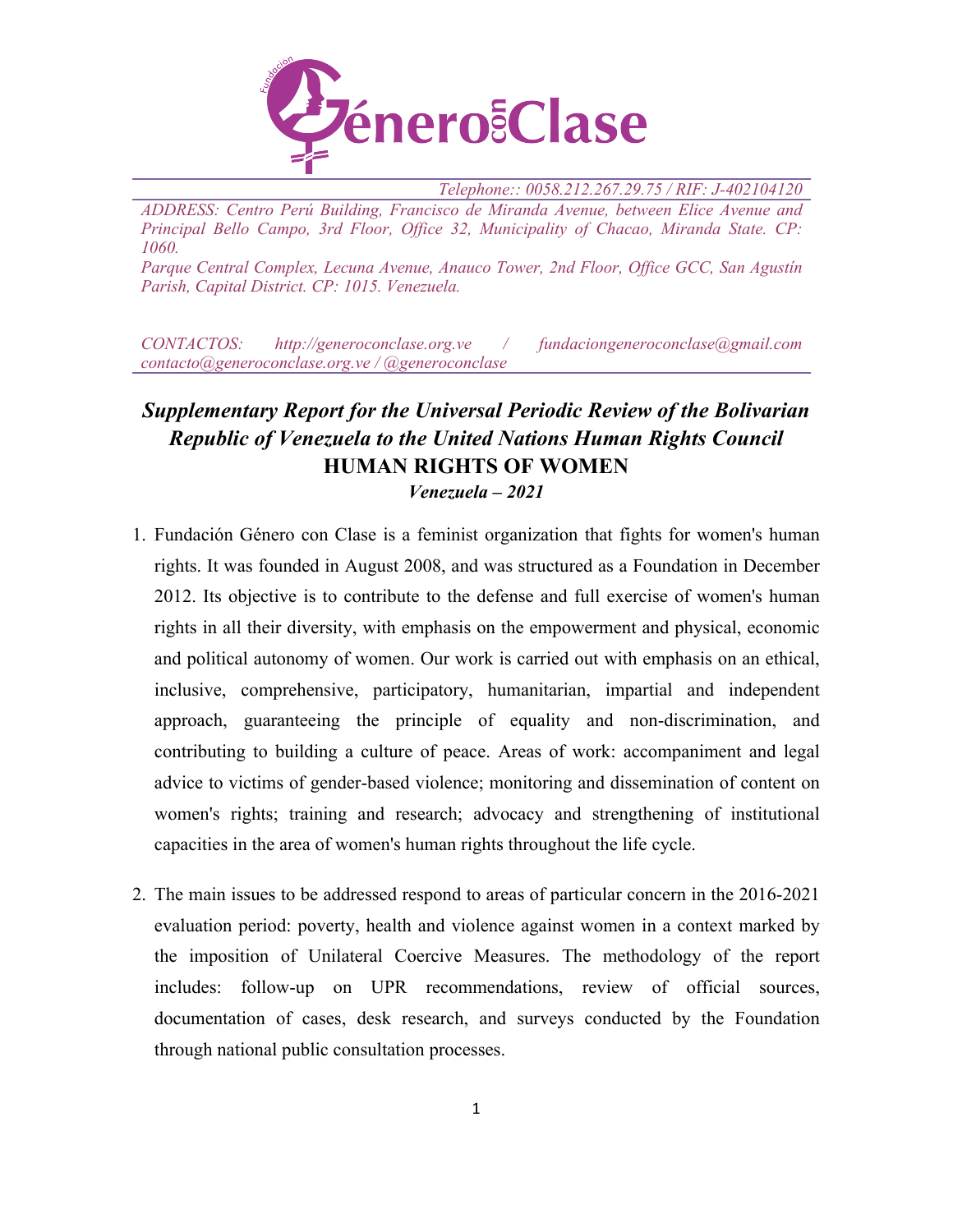## **NATIONAL CONTEXT**

- 3. In Venezuela, women's human rights have made important advances since the 1999 Constitution. However, the full exercise of these rights has been especially impacted in the period 2016-2021 by an economic context in crisis, exacerbated by <sup>a</sup> set of Unilateral Coercive Measures imposed on the Republic, which according to the CEDAW 2021<sup>1</sup> Report have resulted in "*national income has decreased by 99%",* in addition to the cut of external financing lines as <sup>a</sup> result of the economic and financial blockade and the increase in *"import costs due to the effects of logistics and trade restrictions 2 "*, producing <sup>a</sup> notable deterioration in the conditions and quality of life of the Venezuelan civilian population, limiting the exercise of fundamental human rights, also evidencing *"the differentiated negative effects on women and girls" 3 ,* exacerbating the vulnerabilities and multiple pre-existing discriminations.
- 4. In this sense, the economic blockade generates discrimination and <sup>a</sup> particular form of violence against Venezuelan women and girls with massive effects on the population, by violating and restricting the enjoyment and exercise of the rights enshrined in the Convention on the Elimination of All Forms of Discrimination against Women (CEDAW). Among the greatest effects are the following:
	- a) An increase in the feminization of poverty, taking into account the effect of the precariousness of the population's material living conditions, imposing deprivation of access to food, medicines and other basic necessities and services 4 . Although social policies for the redistribution of wealth had achieved higher levels of social inclusion, these have been drastically impacted in this period, diminishing

<sup>&</sup>lt;sup>1</sup> CEDAW/C/VEN/9. Available at:

https://tbinternet.ohchr.org/\_layouts/15/treatybodyexternal/TBSearch.aspx?Lang=en&TreatyID=3&DocTypeI  $D=29$ 

<sup>2</sup> Venezuela el Cifras 2020. Available at: http://www.mppp.gob.ve/wp-content/uploads/2021/01/Venezuelaen-cifras-2021-26-enero-1.pdf

<sup>3</sup> CEDAW/C/VEN/9.

<sup>4</sup> Report "Impacto de las Medidas Coercitivas Unilaterales en el goce y ejercicio de los derechos humanos de las mujeres", 2021 (unpublished). Fundación Género con Clase. (Survey of 909 women participants from 23 states of the country).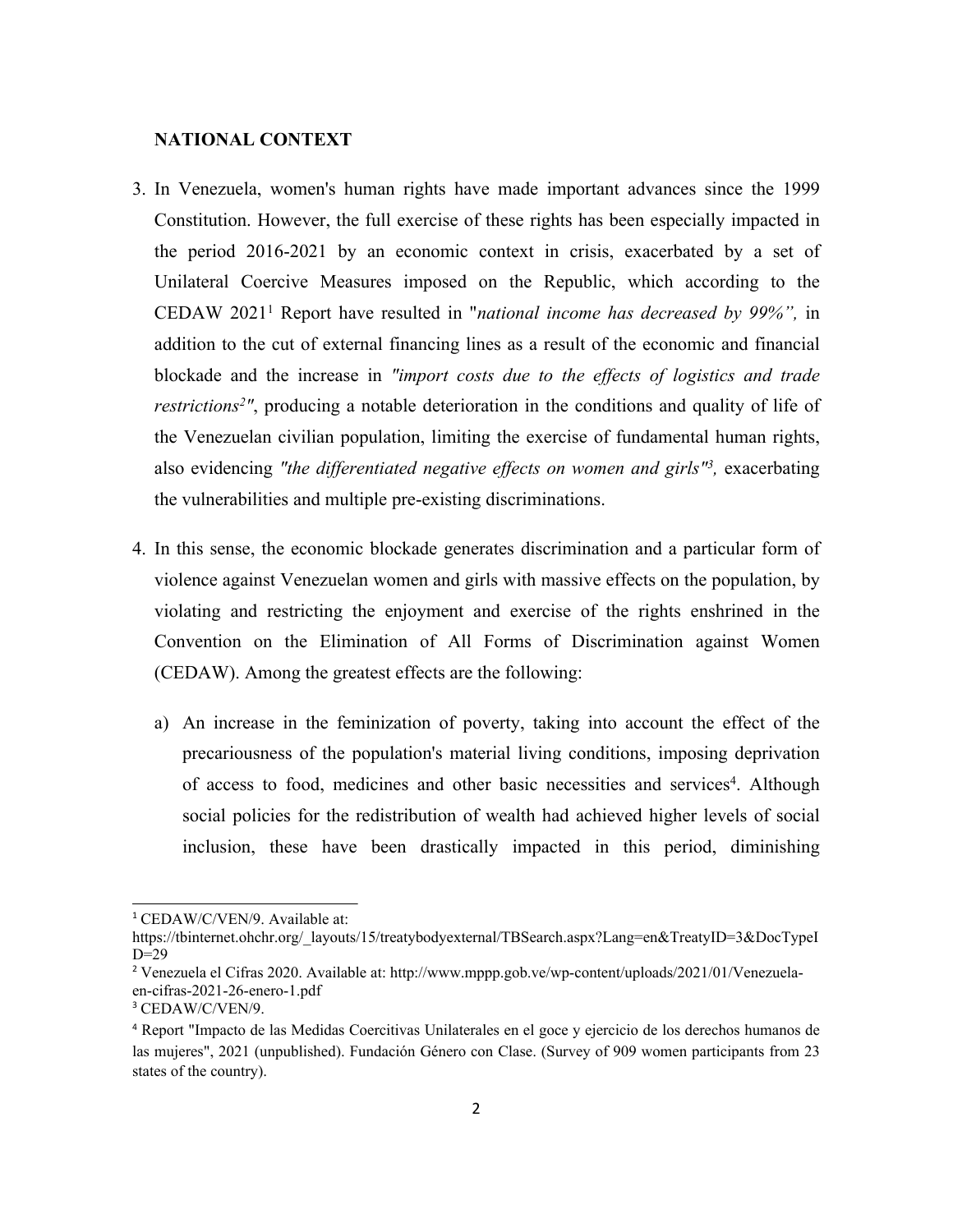institutional capacities and opening new inequality gaps. In the case of women, there is an increase in time poverty due to the increase in care and reproductive work at home and outside the home, which generates discrimination because it restricts women's equal participation in political, economic and social life.

- b) The restriction of access to comprehensive health care and, particularly, the impairment of the enjoyment and exercise of sexual and reproductive rights and, therefore, of women's physical autonomy. In the case of women and girls with chronic diseases, the limitations to access to supplies and medicines have represented <sup>a</sup> barrier that violates their right to life.
- c) The increase in structural and gender-based violence, which generates grea<sup>t</sup> feelings of frustration in the population with <sup>a</sup> continued psychological effect affecting the civilian population, which is exacerbated by directly threatening the right to peace in all areas, leading to higher rates of structural violence and gender-based violence. In addition to these elements, economic conditions have induced high levels of human mobility, increasing the risk of women and children to suffer crimes such as human trafficking and smuggling of migrants.
- 5. The patriarchal culture continues to have <sup>a</sup> fundamental weight in society due to the persistence of sexist roles and stereotypes, and consequently, it is one of the main challenges to overcome.

# **WOMEN AND POVERTY**

6. In Venezuela, the wealth redistribution process contributed to the development of social initiatives that managed to significantly close inequality gaps, especially through the Missions and Great Missions. However, the effects of the Unilateral Coercive Measures that have impacted the country's economy have disrupted social indicators, particularly affecting the most vulnerable women.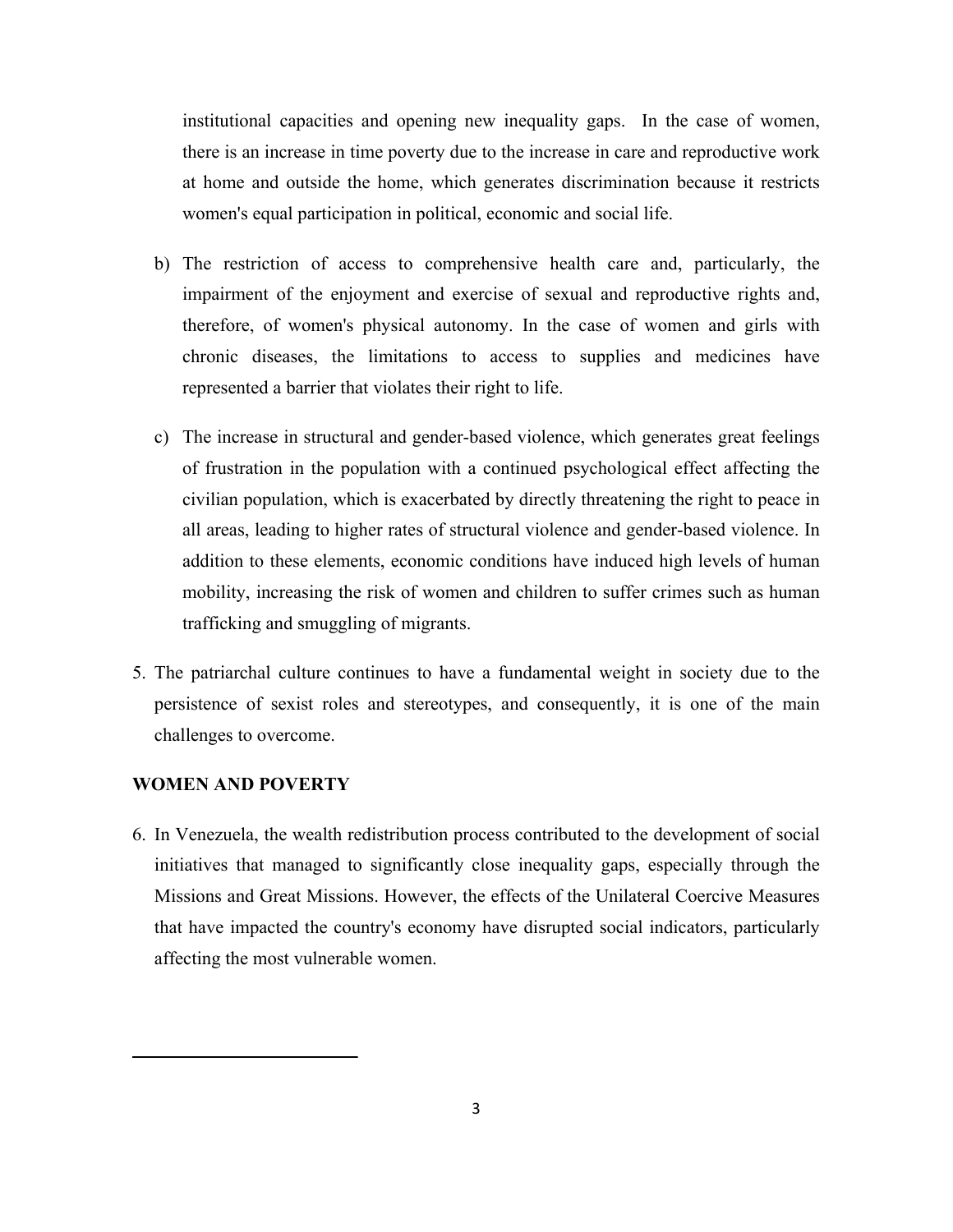- 7. The Ninth Country Report on CEDAW<sup>5</sup> states that the Great Mission Homes of the Homeland "*by 2020 registers 5.466.758 beneficiary families nationwide. Of the total number of registered heads of households, women represen<sup>t</sup> 78% (4.272.194) of the beneficiaries*". However, this mechanism of monetary transfer, which in the pas<sup>t</sup> allowed overcoming the material conditions of poverty, currently, due to the economic context, contributes scarcely to alleviate some needs.
- 8. Other areas for measuring multidimensional poverty, such as access to housing, show <sup>a</sup> sustained effort, with 80.46% of the housing units of the Gran Misión Vivienda Venezuela being awarded to women heads of household, equivalent to 3.178.000 housing units (CEDAW, 2021<sup>6</sup>).
- 9. Regarding access to credit and public and private mechanisms to promote the economic empowermen<sup>t</sup> of women, the figures of the amount of credits granted between 2016 and 2020 stand out, evidencing the weakening of the financial suppor<sup>t</sup> that had been granted as <sup>a</sup> result of the economic difficulties that have limited such policies: A) In Private Banking in 2016, 19.785.134 credits, of which 8.894.010 were to women, which represented 44.95%; while in 2020 it reached 1.688.505 out of 3.488.935 which represents 48.39%; Public Banking in 2016 out of <sup>a</sup> total of 6.863.254, granted 3.744,679 to women, equivalent to 54.56%, passing in 2020 to gran<sup>t</sup> 4.672.465 of which 1.790.473 were granted to women, representing 38.31%. B) Regarding financing granted to women in Small and Medium Industry in the period: A) in the case of Private Banking, it went from 53.598 out of <sup>a</sup> total of 122.127 in 2016, equivalent to 43.88% for women, to 212 out of <sup>a</sup> total of 755 in 2020, representing 28.07%; B) while Public Banking went from 12.915 credits out of <sup>a</sup> total of 22.429 in 2016, representing 57.58%, to 4.845 out of <sup>a</sup> total of 7.504, equivalent to 58.43% by 2020, (CEDAW, 2021<sup>7</sup> ). From the figures analyzed, it is evident that by 2016 the trend was towards an equitable distribution in the amount of credits granted to women, while by 2020 it decreased

<sup>6</sup> CEDAW/C/VEN/9.

<sup>7</sup> CEDAW/C/VEN/9.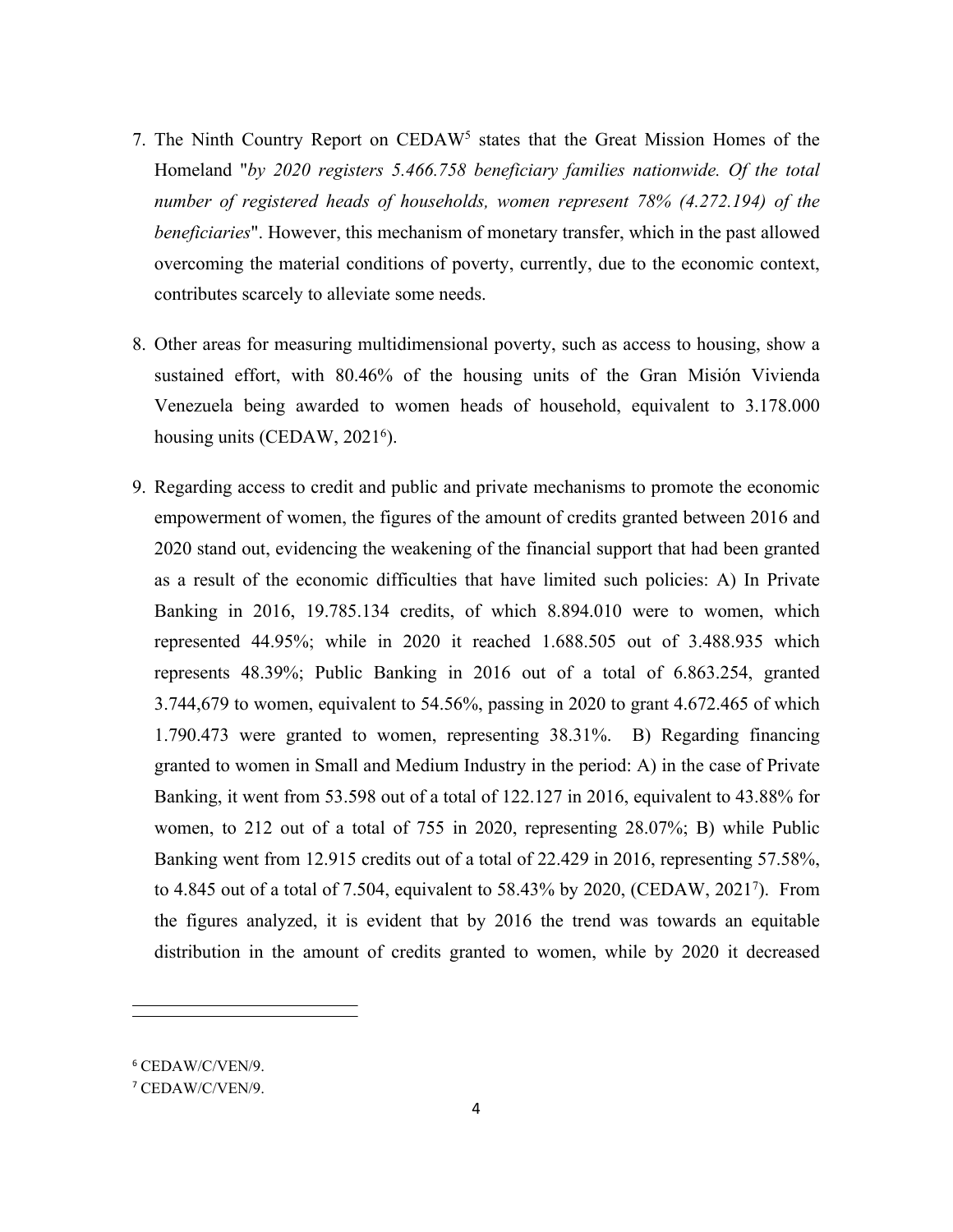substantially, reaching in some cases the delivery of credits to less than 30%, evidencing <sup>a</sup> significant decrease in public and private investment with <sup>a</sup> differentiated impact on women that accentuates gender gaps, and consequently generates greater limitations to achieve economic autonomy.

- 10. Regarding time poverty and the forms of expression of the care crisis, according to the Ninth CEDAW<sup>8</sup> Report, between 2015 and 2020, 12% of the work entities complied with the requirement to "*maintain in each work entity an Early Education Center that has <sup>a</sup> Breastfeeding Room or the paymen<sup>t</sup> of tuition and monthly fees in an early education center for the education of the children of workers from three months to six years of age",* established in the Organic Labor Law, Workers, distributed as follows: *"17% have their own Early Education Centers, 10% contracted with Early Education Centers to care for the children of their workers and 73% granted this benefit through the paymen<sup>t</sup> of the corresponding invoices to the Early Education Centers where the children are receiving care",* which shows that the care tasks continue to have <sup>a</sup> "private" character, falling mainly on women.
- 11. In this order, it is <sup>a</sup> priority challenge of the Venezuelan State to reduce the care crisis that has been exacerbated since the COVID-19 pandemic, generating greater imbalances and <sup>a</sup> disproportionate gap in the work of reproduction of life, accentuating sexist stereotypes. The creation of <sup>a</sup> comprehensive National Care System with <sup>a</sup> gender focus, which does not romanticize the exploitation of women, and which contributes to their emancipation through the recognition of the economic value of these domestic tasks, as well as the implementation of public policies that guarantee the economic autonomy of women, cannot be postponed.

# **WOMEN AND HEALTH**

12. Although social protection policies have been sustained to mitigate the effects and impact of the current context on the civilian population, in the area of health the violations are particularly serious. In the case of women with cancer, the limitations

<sup>8</sup> CEDAW/C/VEN/9.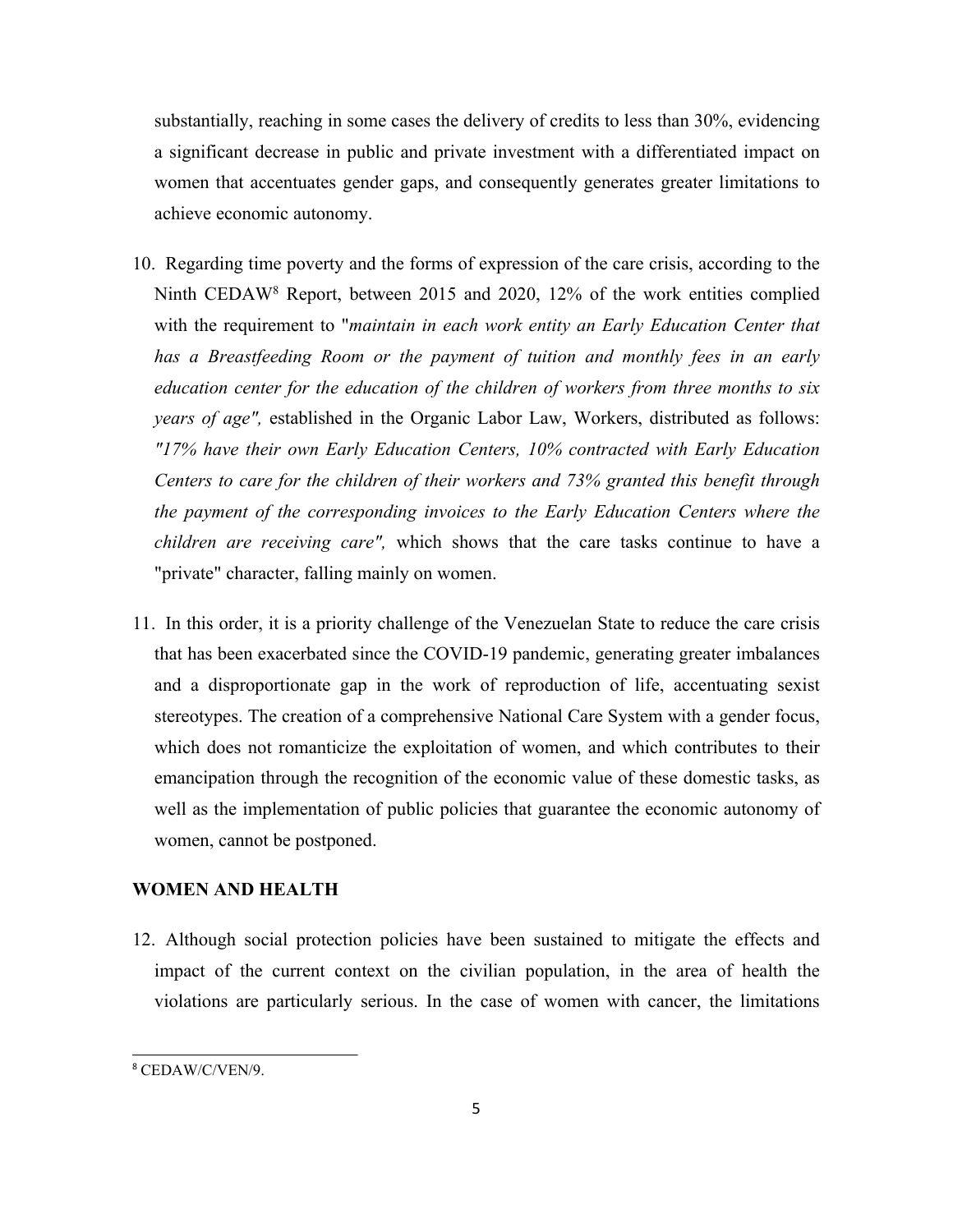imposed by the Unilateral Coercive Measures prevented the purchase of reagents and supplies for cytology reducing *"70% of the cytology testing goal during the period 2018-2019, thus increasing the risk of cervical cancer detection and decreasing the life expectancy that had been achieved with this pathology. In 2020, 1.550 deaths from cervical cancer were recorded and only 5% of the cytological goal of 100.000 tests in the first half of the year could be achieved*" (CEDAW, 2021<sup>9</sup> ). These alarming data show that the Unilateral Coercive Measures dramatically affect the capacities of the State, having massive and generalized impacts on the civilian population. Only in the policy of high-cost medicines promoted by the Ministry of Health, *"it fell to 370.928 in 2016, 243.250 in 2017 and 72.413 in 2018, presenting <sup>a</sup> slight rebound in 2019, to then fall to <sup>a</sup> minimum in the second decade XXI century with 64.078 medicines delivered<sup>10</sup> ".*

- 13. The CEDAW<sup>11</sup> Report (2021) refers that *"in the RBV 78.5% of HIV cases correspond to the population aged 20 to 49 years, and of this, women represen<sup>t</sup> 32.3%".* In this area, the Unilateral Coercive Measures have differentially impacted this vulnerable population, since *"the capacity to perform HIV diagnostics has been significantly affected since 2016 due to the unilateral coercive measures adopted against the country, which have hindered the systematic and sufficient purchase of the reagents necessary for the tests",* and to graph the impact, *"during 2019, no national laboratory of the public health system, including the National Institute of Hygiene, was able to perform viral load tests".*
- 14. This context of deterioration of the quality of life also affects psychological health, since the climate of uncertainty has serious effects on Venezuelan families, especially for women.
- 15. In the case of Sexual and Reproductive Rights, the lack of availability in the pharmaceutical market and in health centers for the free distribution of oral contraceptives, condoms, intrauterine devices or other family planning methods essential for the development of <sup>a</sup> full sexuality, violate the rights of people of reproductive age.

<sup>9</sup> CEDAW/C/VEN/9.

<sup>11</sup> CEDAW/C/VEN/9.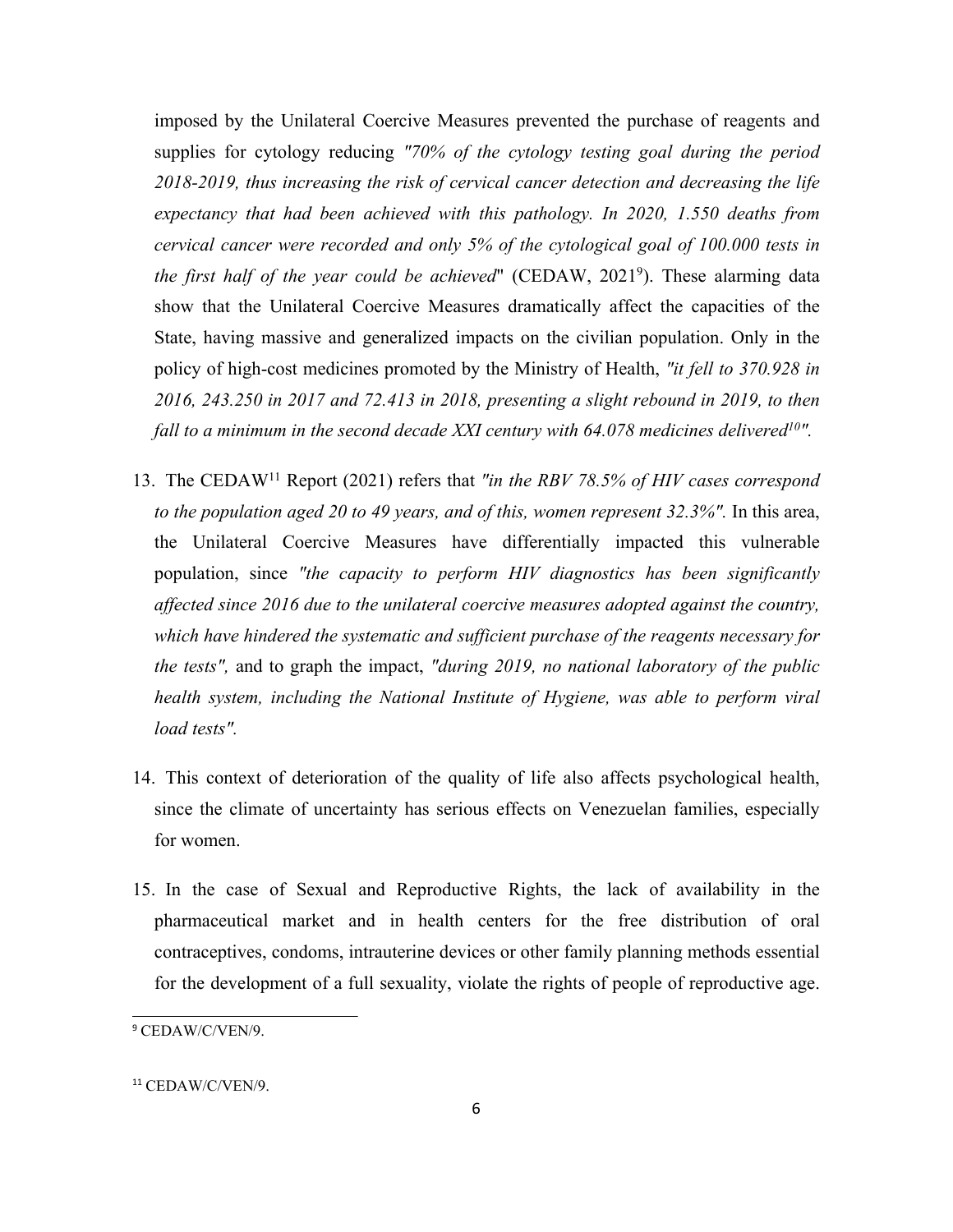This context increases the risk of unplanned pregnancies, and thus of deaths from clandestine and unsafe abortions $^{12}$ .

16. Regarding comprehensive care for pregnan<sup>t</sup> women, the National Plan for Humanized Childbirth was implemented in 2017 and the Law for the Promotion and Protection of Humanized Childbirth and Birth was enacted, contributing to the reduction of maternal mortality, which went from 781 maternal deaths in 2016 to 319 by 2020, highlighting from 2018, the adoption of the *"Concerted Strategy for the Reduction of Maternal and Neonatal Mortality"* (CEDAW, 2021) 13 . The maintenance of an articulated policy in this area is essential to eradicate preventable deaths and rates of obstetric violence, guaranteeing the humanization of labor and birth, and thus the lives of women and their reproductive rights.

## **VARIOUS FORMS OF VIOLENCE AGAINST WOMEN AND GIRLS**

17. The Organic Law on the Right of Women to <sup>a</sup> Life Free of Violence (LOSDMVLV) typifies 21 forms of violence, contemplating an important institutional framework that has managed to reach 100% of its territory with the Special Jurisdiction on crimes of violence against women, through the constitution of 22 specialized Judicial Circuits in 19 states with 106 specialized Courts (75%), and the delegation of exceptional competence in crimes of violence against women to the Municipal Criminal Courts (25%); while in the case of the Directorate for the Defense of Women of the Public Prosecutor's Office it reaches, 72 Prosecutor's Offices throughout the territory, with specialized prosecutor's offices in: femicides, crimes against sexual freedom and trafficking of women; and by February 2021 the Ministry of Interior, Justice and Peace issued the *"Norms of action of police and criminal investigation officers for early and timely attention to victims of gender violence, the reception of the corresponding*

<sup>12</sup> CEDAW/C/VEN/9.

<sup>13</sup> CEDAW/C/VEN/9.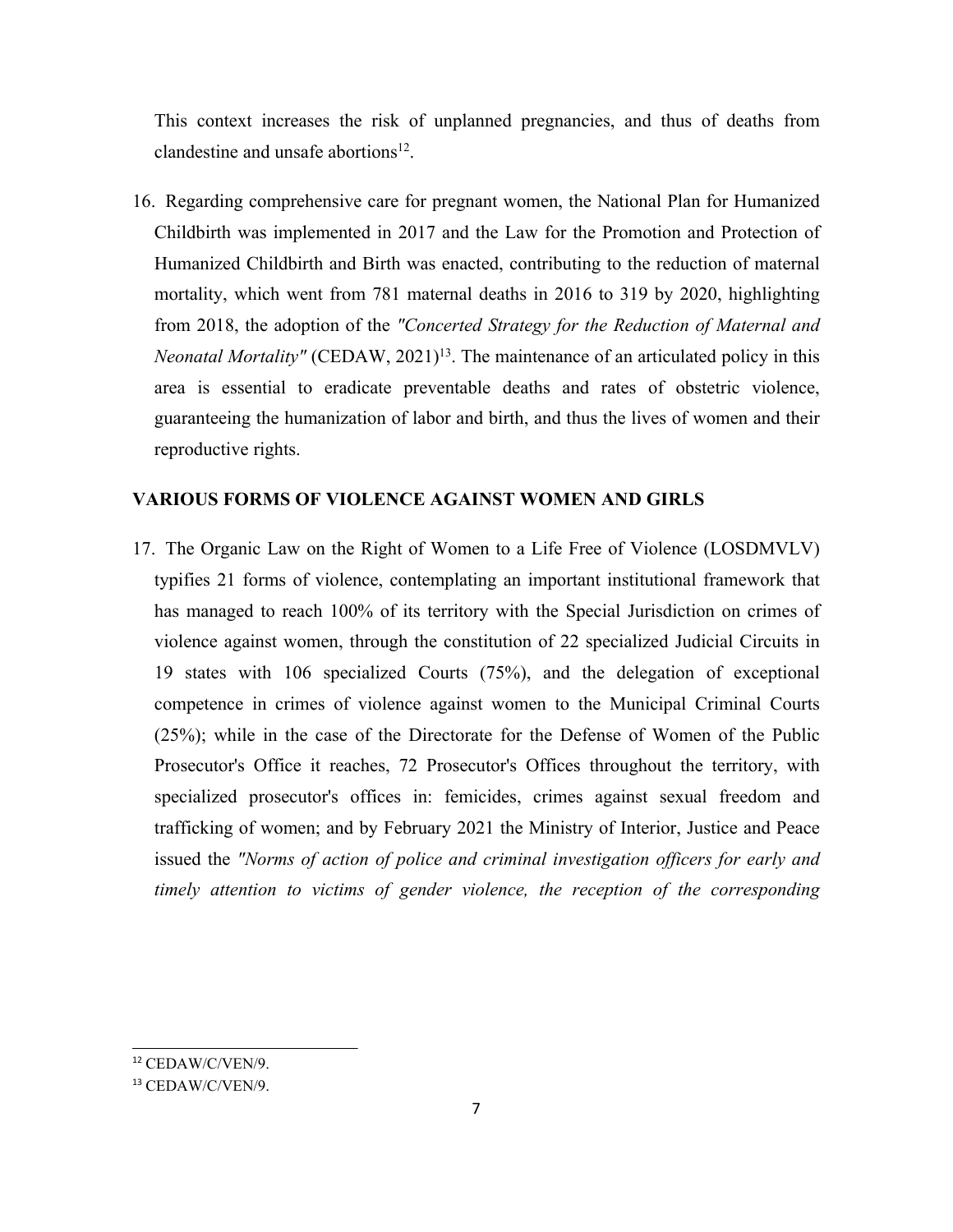*complaints and police action in the investigation processes 14* " with the objective of guaranteeing the correct application of the LOSDMVLV, (Ninth CEDAW Report, June 2021) 15 .

- 18. However, violence against women and girls has been on the rise, propitiated by the particular contexts that the country is going through: on the one hand, the Unilateral Coercive Measures and the economic and social impact generated in the civilian population; and on the other hand, the global health crisis generated by the COVID-19 pandemic. Particularly the most alarming forms of violence against women and girls are also the most extreme, namely: femicides, human trafficking and various forms of sexual violence.
- 19. It is essential to place greater emphasis and focus the efforts of the State on the critical issues that guarantee the prevention of these crimes. Important challenges persist for the effective implementation of the LOSDMVLV and the achievement of women's access to justice, playing a fundamental role the maintenance of patriarchal gender stereotypes in society, and particularly in the officials linked to the route of access to justice, generating processes of naturalization that reproduce inequalities, doubly victimize the survivors and perpetuate the continuum of violence.

## **RECOMMENDATIONS**

20. We welcome the efforts and commitments to make progress on recommendations 133.9, 133.10, 133.21, 133.22, 133.23, 133.52, 133.57, 133.67, 133.102, 133.103, 133.105, 133.107; and urge greater efforts and allocation of resources to accelerate the materialization of recommendations 133.106, 133.139, 133.140, 133.141, 133.142, 133.143, 133.144, 133.145, 133.146, 133.152 and 133.153 of the UPR 2016<sup>16</sup>, with emphasis on guaranteeing the applicability of the Organic Law on the right of women to

<sup>14</sup> Fundación Género con Clase (2019). Efectos del bloqueo contra Venezuela en el ejercicio de los derechos sexuales y los derechos reproductivos de las mujeres: Consecuencias y Desafíos. Available at: https://www.generoconclase.org.ve/wp-

content/uploads/2019/libros/EFECTOS\_DEL\_BLOQUEO\_CONTRA\_VENEZUELA\_EN\_EL\_EJERCICIO\_ DE\_LOS\_DERECHOS\_SEXUALES\_Y\_DERECHOS\_REPRODUCTIVOS\_DE\_LAS\_MUJERES.pdf 15 CEDAW/C/VEN/9.

<sup>&</sup>lt;sup>16</sup> Resolución Nº 0026. Gaceta Oficial de la RBV Nº 42.076 del 26 de febrero de 2021.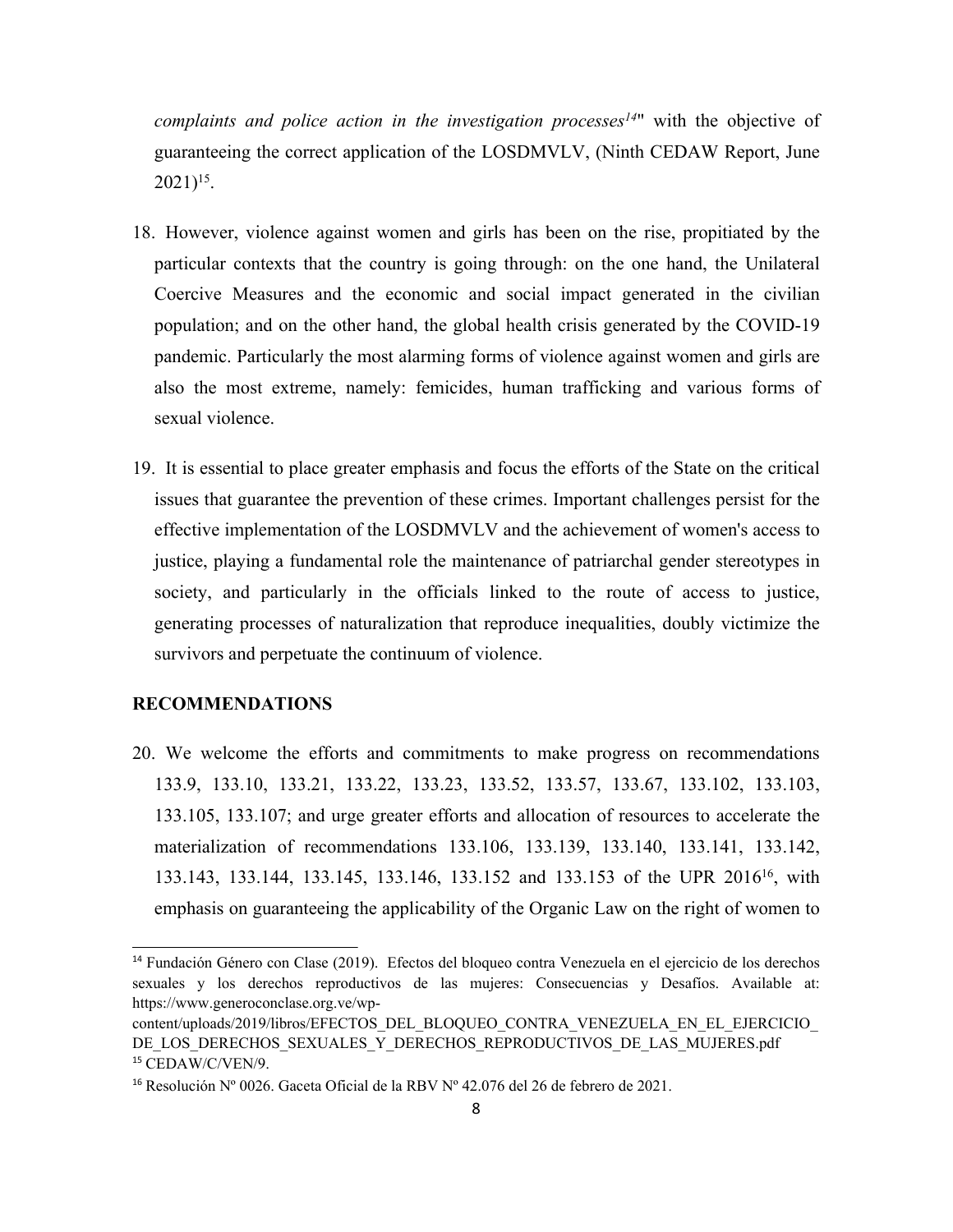<sup>a</sup> life free of violence by adopting effective measures of prevention, justice and reparation, especially in matters of trafficking of women, girls and boys; overcoming patriarchal stereotypes that favor discrimination; guaranteeing parity in all social, economic and political-public spaces; and mainstreaming the gender approach in public policies, for which we demand and recommend to the States involved and the Venezuelan State:

- a) Immediate cessation of the Unilateral Coercive Measures because they violate human rights, especially of women, with emphasis on guaranteeing access to medicines, treatments for chronic diseases, HIV, vaccines, contraceptives and medical supplies.
- b) Approve the reform of the Organic Law on the right of women to <sup>a</sup> life free of violence that typifies new forms of violence, expands protection mechanisms, punishes revictimization, eradicates conciliation practices, guarantees the allocation of budgets and publication of statistics.
- c) To regulate the Organic Law on the right of women to <sup>a</sup> life free of violence.
- d) To create the National Defender of Rights as an Autonomous Institute, as <sup>a</sup> specialized technical instance for the defense of the rights of women and girls and their timely access to justice.
- e) Activate shelters for women victims of violence in all states.
- f) To sanction the Law of Integral Attention to Victims of Human Trafficking.
- g) Strengthen the technical and criminal investigation capacities of the professionals of the access to justice route in the gender, feminist, human rights and intersectional approach, and in the dismantling of gender stereotypes.
- h) To declare as essential services, protection services for women and girls who are victims of violence, as well as sexual and reproductive health services, in order to prioritize their operation and maintenance in the national budget.